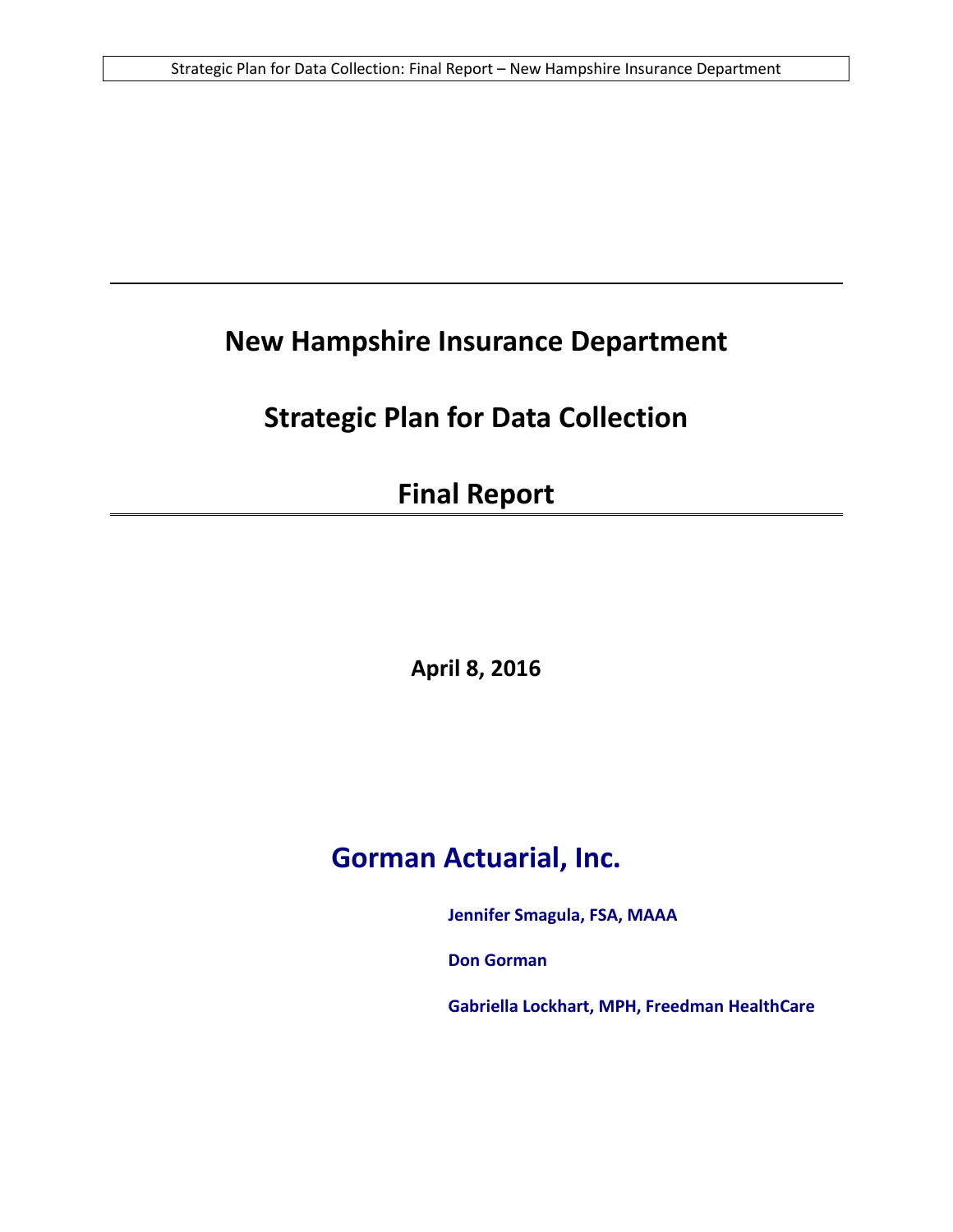### Executive Summary

In 2015, Gorman Actuarial (GA) initiated a Strategic Planning process for the New Hampshire Insurance Department (NHID), to identify recommendations for streamlining and improving data collection efforts to inform health policy decisions. Strategic Planning activities included conducting stakeholder interviews with state agency staff, major commercial insurance carriers, and other data users; researching available data sources both in New Hampshire and nationally; and leveraging GA's own role as the data collection and analysis contractor for the Annual Hearing Report and Supplemental Report. Strategic Planning discussions focused primarily on the Annual Hearing Report and Supplemental Report, as these are the two data sources frequently used by the NHID. However, additional data sources were considered and included in the Strategic Plan.

The Strategic Planning process yielded four recommendations:

- 1. Align the Annual Hearing and Supplemental Report data requests.
- 2. Modify the data reconciliation process for Annual Hearing and Supplemental Report data submitters.
- 3. Integrate the Annual Hearing Report and Supplemental Report and make the content more accessible to a broader audience.
- 4. Leverage other data sources to gather and disseminate information.

The purpose of this Final Report is to summarize the key activities and findings from the Strategic Planning process, and to describe the four recommendations that GA identified.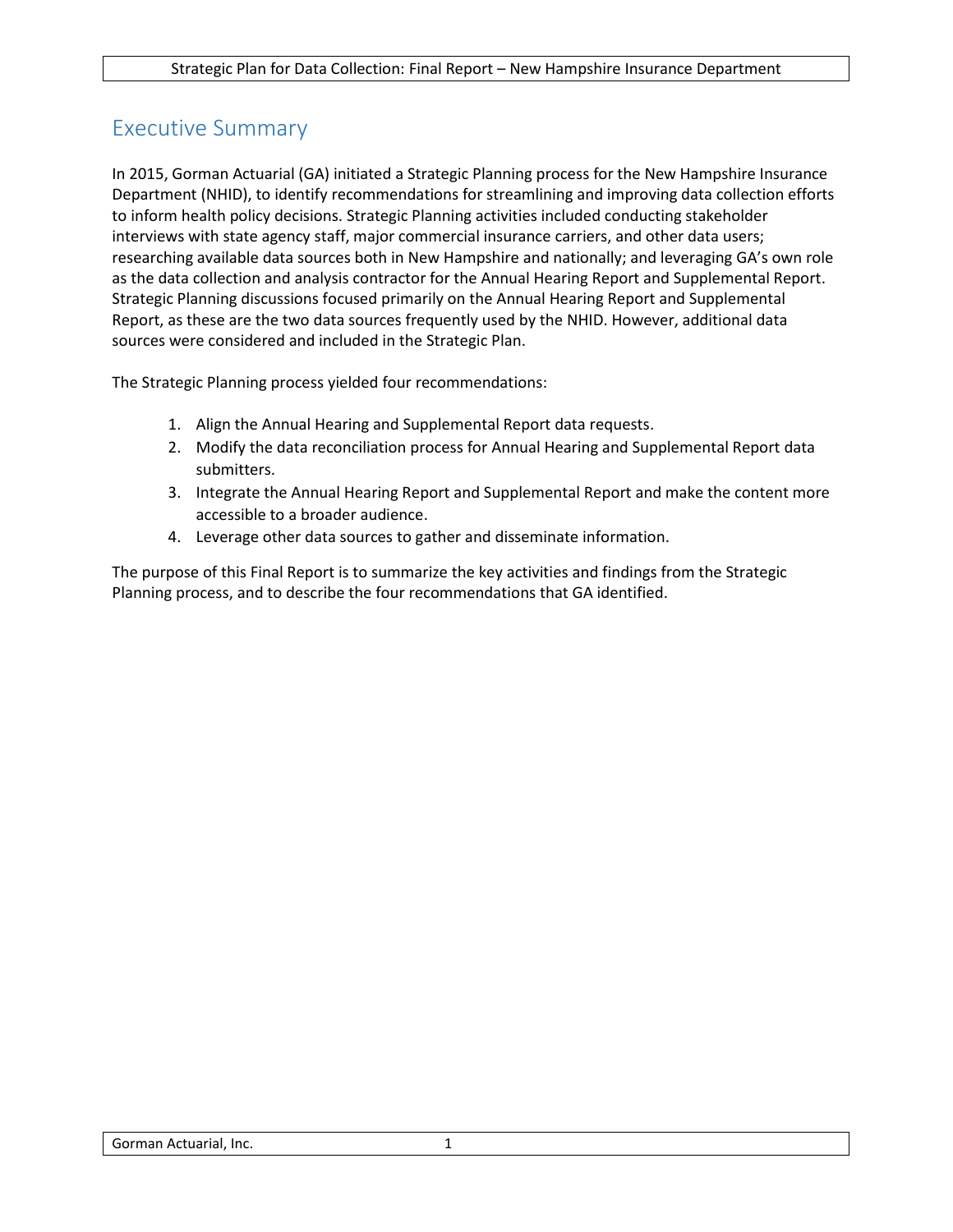## Section I. Introduction

In 2015, the New Hampshire Insurance Department (NHID) engaged Gorman Actuarial (GA) to develop a Strategic Plan for Data Collection to improve the NHID's efforts to inform health policy decision-making. As commissioned by the NHID, the Strategic Plan would recommend strategies to:

- Ease the reporting burden for data submitters (commercial carriers and third party administrators); and
- Improve the quality, compliance, and timeliness of data that are submitted to the NHID

Efforts focused primarily on the Annual Hearing Report and Supplemental Report, two major data sources that annually provide information to support the NHID's health policy work. However, additional data sources were considered and included in the Strategic Plan. This Final Report presents the findings and recommendations from GA's Strategic Planning efforts, and describes the process it used to investigate and develop the recommendations.

## Section II. Summary of Strategic Planning Approach

GA developed the Strategic Plan for Data Collection through research, stakeholder interviews, and lessons learned from its ongoing role in data collection and analysis for the NHID's Annual Hearing and Supplemental Reports. This section describes GA's Strategic Planning Approach.

First, GA assessed the various data sources that currently inform the NHID's health policy work. The January 2013 *[Analysis of Data Sources to Support Rate Review](http://www.nh.gov/insurance/reports/documents/compass-haofda.pdf)* (prepared by Compass Health Analytics on behalf of the NHID) was a helpful resource in identifying these data sources, as was GA's own prior data collection and analysis work for the NHID. **Appendix I** provides a summarized version of the inventory that GA developed to document all existing data sources.

In July and August 2015, Gorman Actuarial conducted stakeholder interviews with staff members from the New Hampshire Insurance Department and the Department of Health and Human Services ("internal stakeholders"), as well as representatives from three major commercial insurance carriers and the University of New Hampshire's Institute of Health Policy and Practice ("external stakeholders"). The discussions focused on stakeholders' perceptions of available resources such as the NHID's [Annual](http://www.nh.gov/insurance/reports/documents/gorman_rpt_2014.pdf)  [Hearing Report,](http://www.nh.gov/insurance/reports/documents/gorman_rpt_2014.pdf) [Supplemental Report,](http://www.nh.gov/insurance/lah/documents/2013_nhid_suprpt.pdf) and the [NH HealthCost](http://nhhealthcost.nh.gov/) website; the experience of commercial carriers who provide data to the NHID for these reports and for the New Hampshire Comprehensive Health Information System (NH CHIS); as well as other data sources that stakeholders use to inform their health cost and health policy work. In March 2016, GA shared a preliminary version of the Strategic Plan with the stakeholders it interviewed, to gather their feedback and inform the final version.

GA also leveraged its role in managing the data collection and analysis process for the Annual Hearing Report and Supplemental Report to identify strategies for improving data collection and reducing carriers' reporting burden. GA has already begun implementing strategies for streamlining these annual data requests, and will continue to refine them.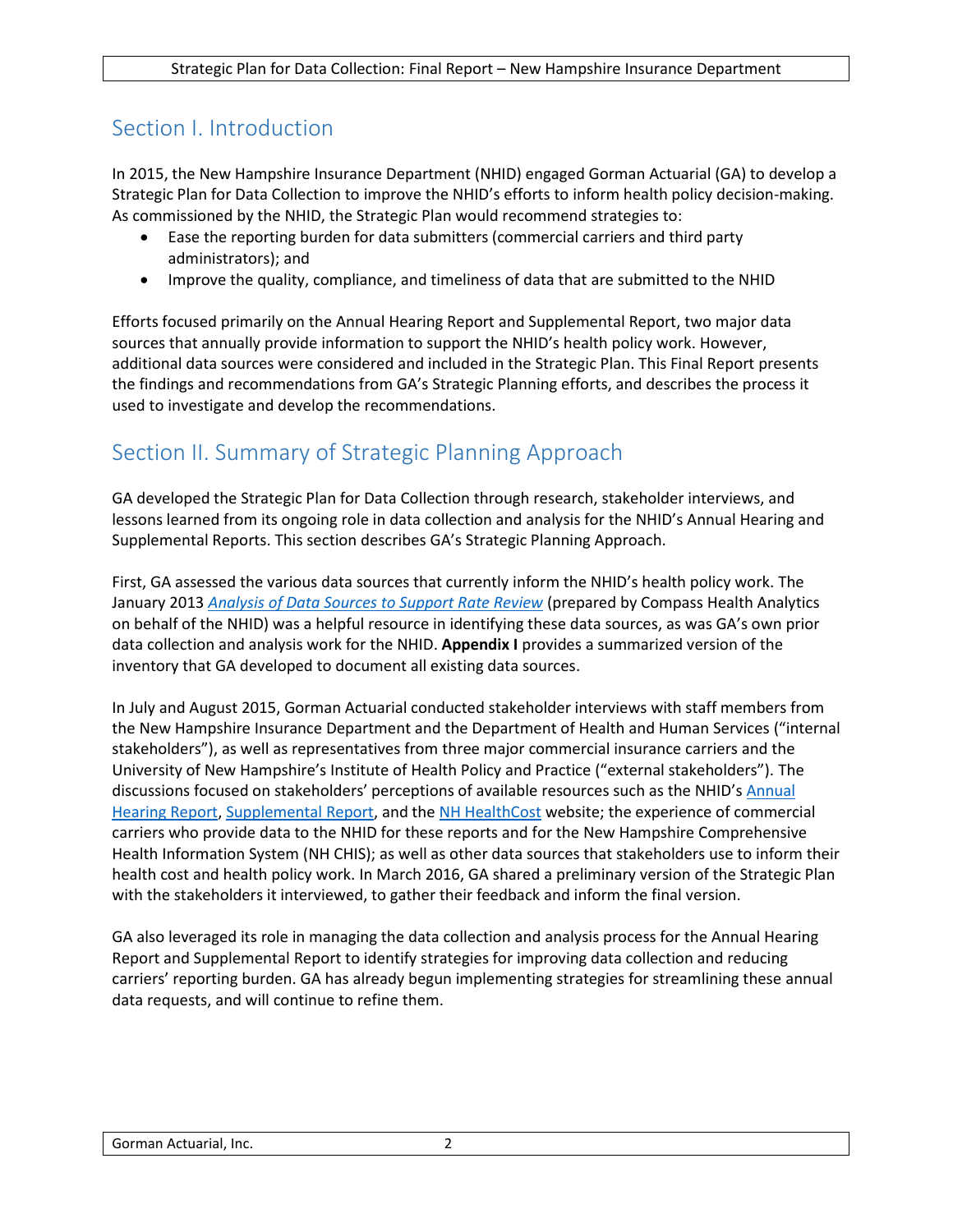### Section III. Summary of Key Findings

#### Stakeholder Engagement Findings

The primary purpose of the stakeholder engagement process was to understand internal and external stakeholders' perceptions of the benefits, uses, and limitations of the NHID's Annual Hearing Report, Supplemental Report, NH HealthCost website and other relevant NHID reports. In addition, these interviews captured stakeholders' recommendations for improving the NHID's data collection efforts.

#### How Stakeholders Use the Annual Hearing and Supplemental Reports

In general, internal stakeholders (that is, State agency staff) use the Annual Hearing Report and Supplemental Report primarily as a reference for general information on the health insurance industry – specifically, information on cost sharing, benefit design, market share, types of coverage, and average premium rates and trends. These reports provide high-level information on the NH marketplace that the NHID can use in conversations with interested parties, such as legislators and policymakers, the media, and the general public.

External (non-State) stakeholders varied in their use of these reports. Like the State agency users, some stakeholders found the reports to be helpful tools for understanding the health insurance market, while others (in particular, some commercial carriers) found the data in the reports to be too outdated and preferred to reference their own internal data systems for similar information.

#### How Stakeholders Use NH HealthCost

Among the internal stakeholders interviewed,<sup>1</sup> the NH HealthCost website is widely valued and recognized as a tremendous resource for transparency and consumer decision-making. State staff refer policymakers and the general public to the website, as it is the only resource for New Hampshire citizens to access data from the NH CHIS; however, most State staff do not use the website for their own work other than occasionally looking up price information.

Like the State staff, external stakeholders reported referring others to NH HealthCost as a tool for consumer price transparency and decision-making. Commercial payers varied in their use of the NH HealthCost website. One company felt that the data were too outdated, and preferred to rely on their own internal data systems. Other carriers reported using NH HealthCost data in a variety of ways, including checking the cost of common procedures across providers, cross-checking the data in their own system, or determining provider efficiency across payers in order to determine Accountable Care Organization (ACO) strategies and redirect care to certain providers.

#### Perceived Limitations

While stakeholders generally looked favorably on the Annual Hearing Report, Supplemental Report, and NH HealthCost website, there were a few elements that respondents identified as either unnecessary or unhelpful. One user noted that the Annual Hearing's discussion of profit margins was unnecessary and detracted from the real issue of healthcare cost. Other stakeholders commented on the lag time between data reporting and publication, making the information outdated and, for some, unhelpful. Other stakeholders felt that the Supplemental Report grouped some data in a way that might not always reflect key differences and nuances in some of the market segments, such as combining the large and

 $\overline{\phantom{a}}$ 

<sup>1</sup> The stakeholder interviews took place prior to the NHID's redesign and expansion of the NH HealthCost website, which was relaunched in March 2016.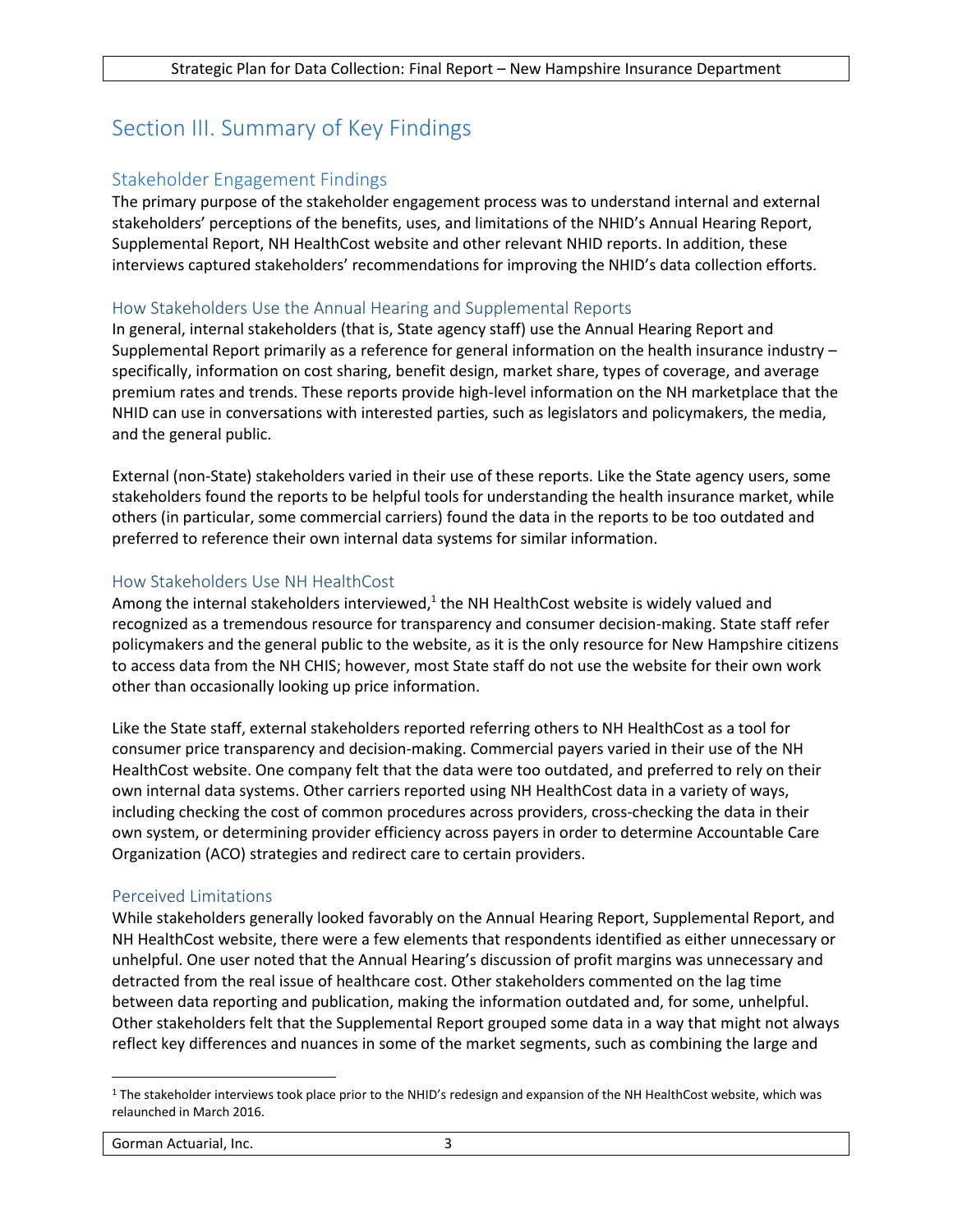small group markets. Finally, one internal stakeholder felt that the Annual Hearing Report has primarily focused on reporting the market characteristics from the previous year, but does not include clear recommendations for cost containment measures and payment reform initiatives. While acknowledging the boundaries between the NHID's role and that of state legislators, this stakeholder recommended exploring ways to make the report more usable for policymakers.

#### Areas of Overlap in Reporting

Carriers were asked to identify any particular areas of overlap that they have observed in the reporting requirements for the Supplemental Report, Annual Hearing Report, and NH CHIS. In general, carriers noted that the three data requests overlap in the types of information they include, but differ in the level of detail and granularity required so that no single report could produce the other reports. Carriers saw more overlap between the Supplemental Report and NH CHIS submissions, but acknowledged key differences that prevent the two reports from tying together, such as dates, in addition to some differences in the types of information collected. Stakeholders questioned whether the State could eventually collect Supplemental Report data from, or integrate it into, the carriers' monthly NH CHIS submissions to reduce their reporting burden.

#### Resource-Intensive Reporting Elements

Similarly, carriers were asked to identify any components of the Supplemental Report, Annual Hearing Report, or NH CHIS data submissions that were particularly intensive for their teams to produce. All carriers considered the Supplemental Report to be particularly resource-intensive, specifically because there is no single place that the carriers can pull all the necessary data for the report. Typically, the benefit and cost sharing information come from a separate data source within the company. Submissions require pulling data from various systems, gathering some data manually, and engaging multiple departments and teams across the company.

Two carriers mentioned that the Reconciliation tab in the Supplemental Report was very labor-intensive, and that it was very difficult to tie the data to other reports with different submission dates and reporting requirements. Carriers questioned why it was necessary to reconcile the Supplemental Report data to financial data from the Supplemental Health Care Exhibit.

In addition, one carrier commented that self-funded data are difficult to collect and tie out to other reports because they must pull the information from multiple sources and systems. The stakeholder noted that it was difficult for carriers who have business in multiple states to report stop-loss data at the resident level, and that the allocation methodology is not always reliable.

#### Insights from Other States

Stakeholders offered the following helpful insights from their experience with other states' efforts around health cost and policy:

 One carrier noted the importance of state All Payer Claims Databases (APCDs) maintaining an ongoing dialogue with carriers to communicate reporting standards, clarify expectations, and address questions or concerns. The stakeholder commented that they have enjoyed a helpful relationship with the APCD team from Massachusetts through regular one-on-one meetings as well as all-carrier sessions. This has resulted in increased confidence and trust in the quality of APCD data and how it is used.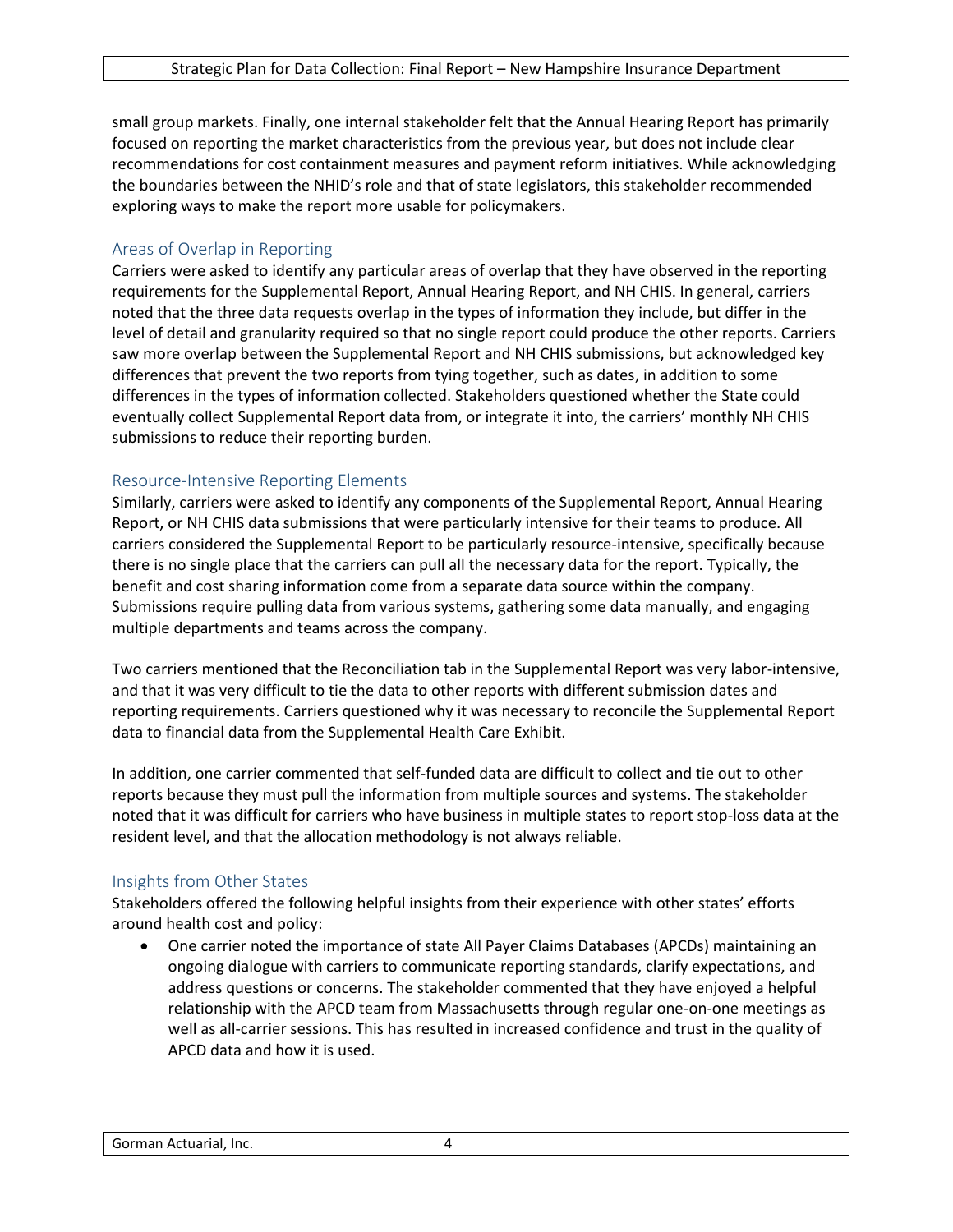- Another carrier noted that a continuing challenge for carriers is the lack of standardization in APCD reporting requirements across states. Carriers experience a heavier reporting burden when reporting requirements differ state by state.
- Internal and external stakeholders noted that NH is ahead of other states in terms of preparing annual health cost reports; this may make comparisons between NH and other states difficult.

#### Recommended Improvements and Additions

Both internal and external stakeholders offered suggestions for ways to improve or expand the Annual Hearing and Supplemental Reports:

- Break down Supplemental Report data by small group and large group
- Account for differences between the State Employee Benefits Plan and the rest of the market
- Provide summarized cost and utilization data by service category across the market
- Provide more comparisons between New Hampshire and regional and national benchmarks
- Expand focus of cost trends reports to also include utilization trends across providers
- Include information on utilization patterns and claims levels for ACOs, to determine the impact and effectiveness of ACO arrangements
- Include more detailed information on non-claims payments (e.g. Pay-for-Performance payments between payers and providers) to inform understanding of total costs that are passing through NH's health care system
- More real-time market information would be helpful in understanding the health insurance companies that are operating in the state and changes to the market
- Consider including an expanded list of quality measures for different types of facilities in NH CHIS
- Consider ways to pull the necessary Supplemental Report data from the existing NH CHIS submissions, or integrate the two submissions, to reduce the reporting burden for carriers
- Consider using the Supplemental Report/Annual Hearing Report data as a high-level reconciliation tool for NH CHIS, to check reasonability and validity of the payer size/membership volume data that carriers report to NH CHIS
- Extend the Annual Hearing and Supplemental Reports to a broader audience and simplify them to be more accessible to the general public
- Make information more accessible on the NHID website by providing simplified, easy-to-read information in different places and different formats for a wide variety of audiences.

### Summary of Ongoing Data Reconciliation Approach

During GA's collection and analysis of the 2014 Supplemental Report data received from carriers, it evaluated each carrier's reconciliations between the Supplemental Report and NH CHIS data. Through subsequent conversations, carriers shared the following perceptions about the data reconciliation process:

- Carriers have difficulty reconciling claims between NH CHIS and the Supplemental Report. Claims data are reported to NH CHIS monthly based on when the claim is paid. The Supplemental Report contains claims incurred for a calendar year. Claims incurred and unpaid are reported in the Supplemental Report but not in NH CHIS.
- Member month comparisons can be difficult since NH CHIS is a snapshot and will capture a member even if they were active for a single day. There is no reporting of member months in NH CHIS and member counts do not always align with member months reported for a calendar year in the Supplemental Report.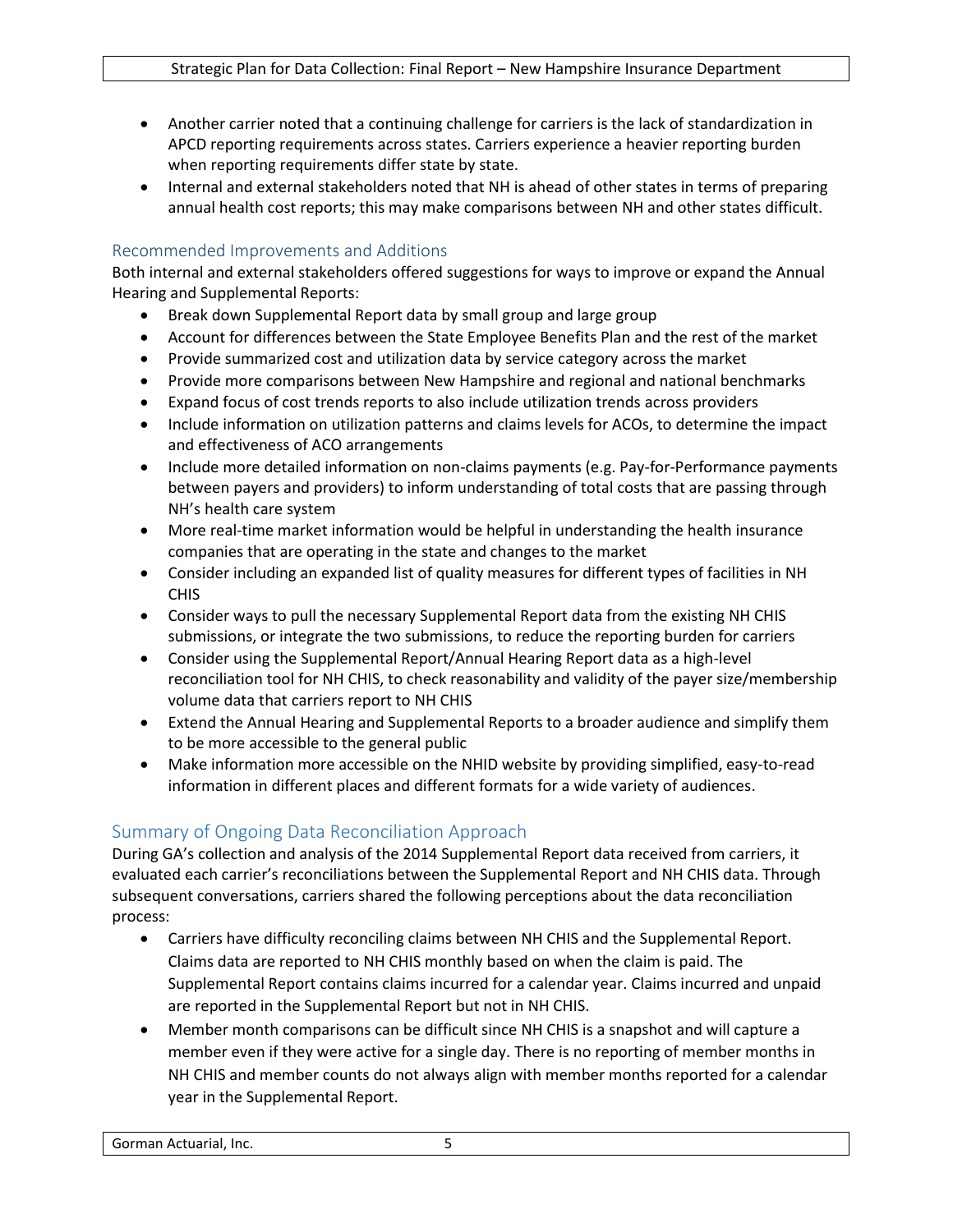- The definition of group size can change over time. Carriers report data monthly to NH CHIS using the group size for the month. When reporting Supplemental Report data, a group size is calculated based on the calendar year and can result in a different group size category. Carriers have to make adjustments to reconcile this data.
- Carriers are required to exclude claims for members age 65 and over for NH CHIS in order to eliminate Medicare products, but the Supplemental Report includes claims data for those members over 65 who are in a policy where a subscriber is under 65.

GA believes that these perceived issues can largely be addressed through increased communication and education with carriers at the beginning of the data collection process. GA will increase its level of carrier education and communication during the 2016 data collection process in order to reduce data reconciliation issues. 2

# Section IV. Recommendations

Based on its findings, GA recommends that the NHID consider the following improvements to streamline and improve its data collection efforts:

#### Recommendation #1: Align the Annual Hearing and Supplemental Report data requests.

GA explored options for integrating the Annual Hearing (AH) and Supplemental Report (SR) data requests, in an effort to reduce the reporting burden of those carriers that must submit both datasets. GA was well positioned for this task, as 2015 was the first year that GA was responsible for managing the data collection and reporting process for both reports.

During the 2015 reporting cycle, GA evaluated whether it would make sense to create a single, integrated data template that included all necessary information for both the AH and SR surveys. GA ultimately determined that it is not feasible to fully integrate the two data requests, due to several significant differences in some of the required data elements in the SR and AH surveys. For example, the SR survey captures membership, claims and premium information for each group size and cost-sharing combination, while the AH focuses on more aggregate trends by service category along with demographic and membership by plan design information which impact premium rates. In addition, the AH request is issued to a subset of the carriers required to complete the SR request.

Therefore, instead of fully integrating the AH and SR data requests into a single form, GA pursued strategies for aligning the two templates to streamline data collection and eliminate redundancies while at the same time purposely maintaining some common data elements (such as total allowed claims and member months) as a way to reconcile the two data sources. GA made improvements to the 2015 data requests<sup>3</sup> to reduce some duplication of efforts, such as eliminating the request for administrative expense information and relying instead on the federal Medical Loss Ratio (MLR) templates, as well as eliminating the request for premium information in the AH request and instead relying on the information in the SR request. In the future, GA will continue to evaluate the AH and SR templates to

 $\overline{\phantom{a}}$ 

<sup>&</sup>lt;sup>2</sup> This activity will fall under GA's existing SR/AH data management contract with the NHID.

<sup>&</sup>lt;sup>3</sup> Starting in 2015, the data collected for CY 2014 reported by carriers in 2015 in the Supplemental Report data request will be referred to as 2015 Supplemental Report data. Consistent with prior years, the data collected primarily for 2014 and early 2015 in the Annual Hearing data request will be referred to as 2015 Annual Hearing data.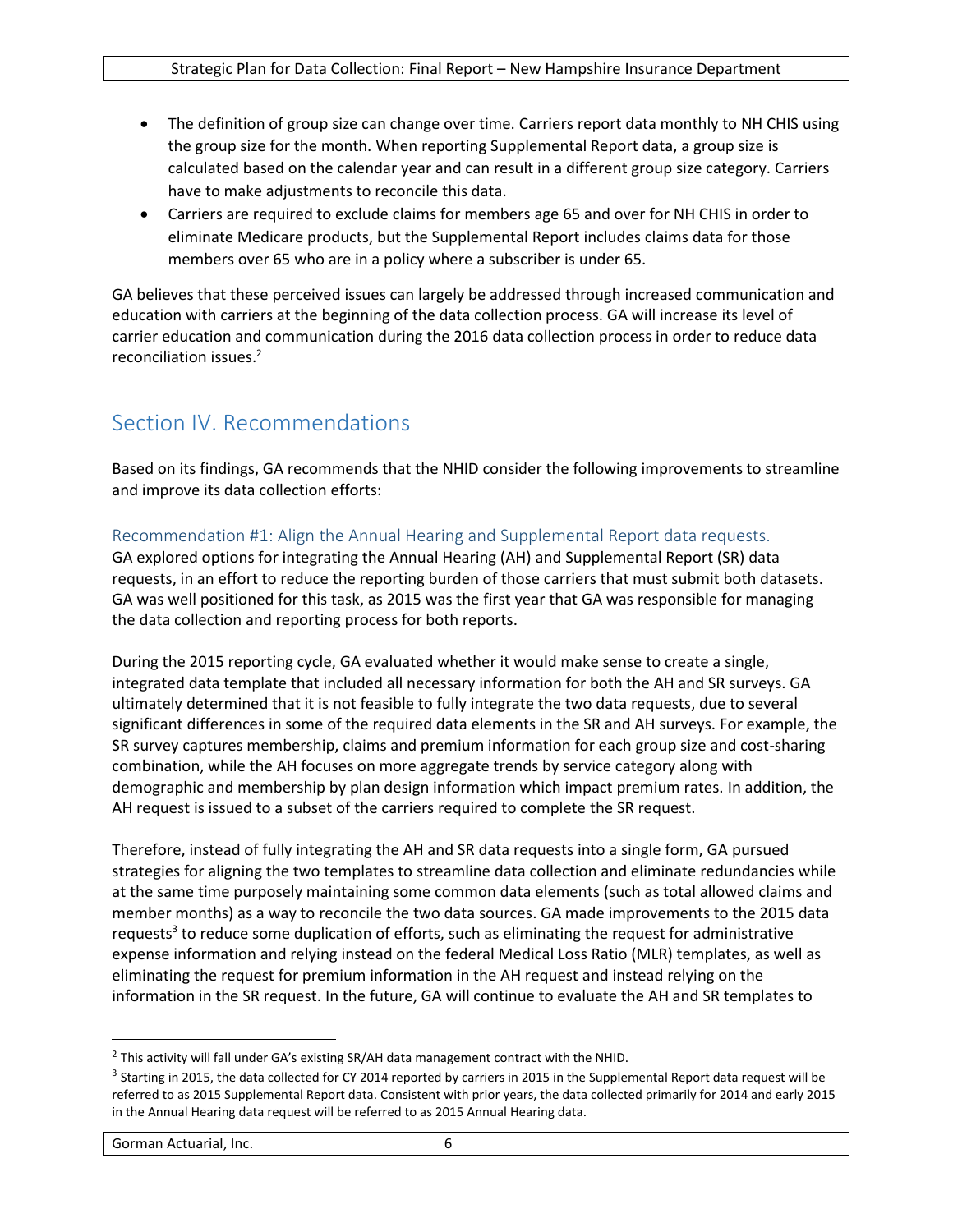reduce unnecessary overlap while also enabling the reports to tie together. For example, GA plans to build automated checks into the Excel template for the AH data request, to better facilitate reconciliation and alignment between the two reports. In addition, GA will implement improvements to the SR data collection process to include more carrier education and technical assistance in completing the information requests. GA believes that these changes will streamline the reporting cycle in 2016 and future years.

In addition, GA examined the SR data request alongside the reporting guidelines that carriers must use to submit data to NH CHIS. During the stakeholder interviews, carriers noted that there is overlap in reporting requirements between the SR and NH CHIS data files that they periodically submit to the NHID. GA explored options for eliminating certain data elements from the SR and pulling the necessary data from the carriers' NH CHIS files. The structure of the two data requests is very different, with the NH CHIS data being reported at the claim level and the SR data being reported at the plan design level. In addition, it makes sense to keep some common data elements between the two sources as a way to reconcile these two data sources. Therefore, GA recommends that the NHID keep the data elements that are currently reported in the SR, and use the NH CHIS data as verification that both data reports are consistent.

Moving forward, GA will continue to support the NHID in identifying and implementing additional ways to further align the two data requests. GA recommends that the NHID continually assess the SR and AH data requests to confirm that they meet the evolving needs of the Department along with the ever evolving health policy landscape, and to ensure that any updates to the two surveys are made concurrently so that they align as much as possible.

#### Recommended Strategies

*Strategy 1.1: Maintain separate data requests for the Annual Hearing and Supplemental Reports, but continue to more closely align them.4,5*

*Strategy 1.2: Continue to reduce redundancies in reporting between the SR and AH where possible, while still maintaining some common data elements that allow the two reports to tie together.<sup>6</sup> Strategy 1.3: Regularly evaluate whether the SR and AH data requests continue to meet the needs of the NHID, and update both data requests as needed to ensure that they collect the necessary information and remain as consistent with each other as possible.*

#### Recommendation #2: Modify the data reconciliation process for AH and SR data submitters.

During the stakeholder interviews, insurance carriers expressed that data reconciliation between the Supplemental Report and other data sources was a particularly challenging and resource-intensive step in the SR data submission process. GA has identified options for reducing carriers' data reconciliation efforts and creating a more efficient process.

First, GA recommends adding an automated data reconciliation process for carriers who are required to submit both AH and SR data. Although GA has worked to eliminate overlap between the AH and SR (as discussed in Recommendation #1), there are some data elements that are deliberately common to both.

 $\overline{a}$ 

<sup>&</sup>lt;sup>4</sup> Effective 2015, the Annual Hearing Report and the Supplemental Report have been merged, although GA will continue to collect two separate data requests for the combined report. Beginning in 2016, the Supplemental Report template will be called the Supplemental Data Request to reflect this change.

<sup>&</sup>lt;sup>5</sup> This activity will fall under GA's existing SR/AH data management contract with the NHID. <sup>6</sup> Ibid.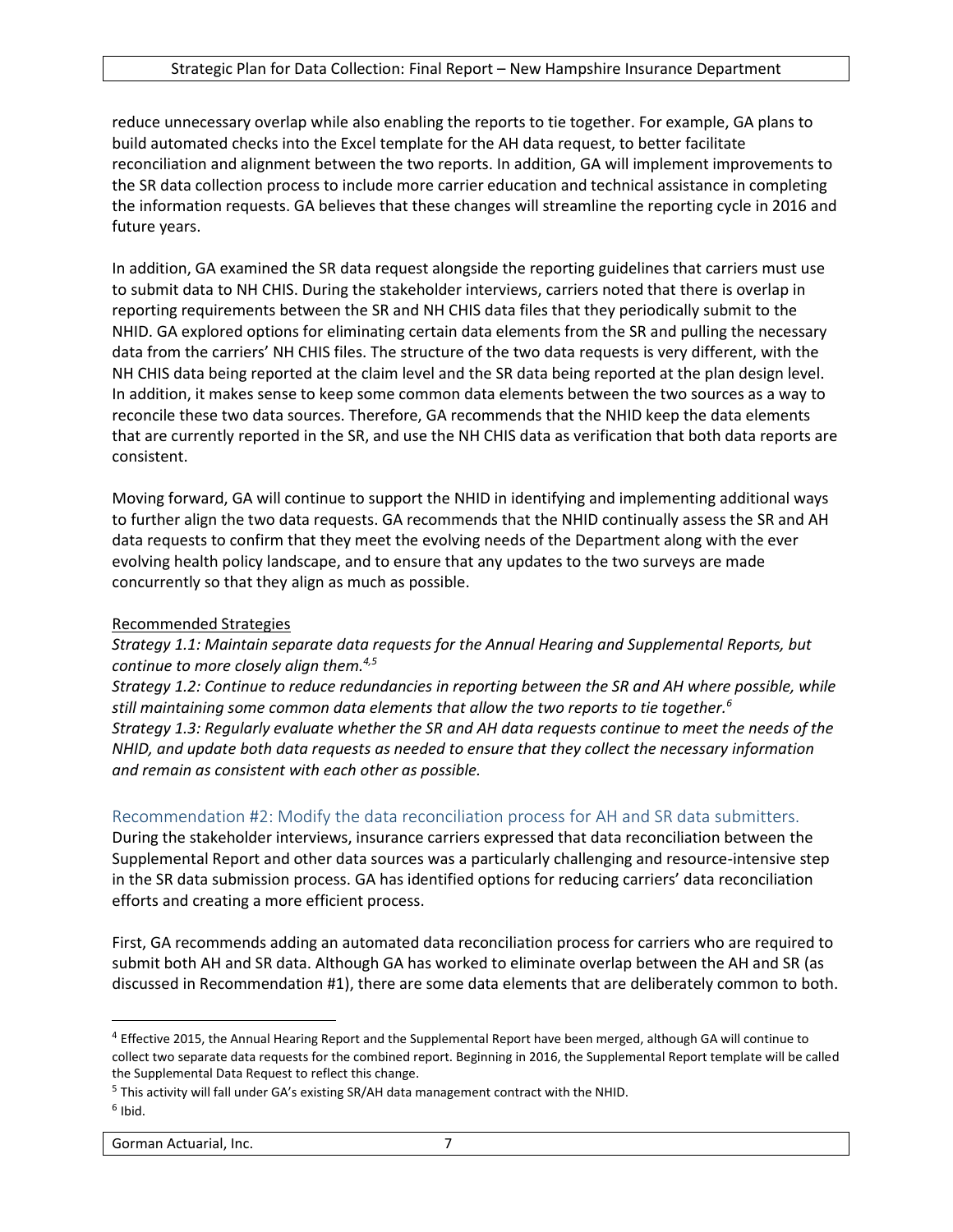This process would compare high level totals of things such as calendar year member months and allowed claims PMPM broken out by market segment. This has been implemented in the 2016 Annual Hearing data request.

Next, GA suggests that NHID eliminate the SR's reconciliation to financial data from the NAIC Supplemental Health Care Exhibit (SHCE). GA recognizes that there are significant differences between the data collected in the SR and data reported in the SHCE. Specifically, the SHCE has financial data whereas the SR has actuarial data. There are also differences in the timing and run-out of claims and definition of group size. Removing this requirement from the SR's reconciliation section will reduce the reporting burden on carriers. This has been implemented in the 2016 Supplemental Data Request.

Finally, GA recommends focusing the NHID's reconciliation efforts on tying the SR data to NH CHIS. To do this, GA proposes providing more focused guidance to carriers on the reconciliation required between SR and NH CHIS. This would reflect some of the common themes identified above. GA recommends holding conference calls with carriers early in the submission cycle to review carrier specific-issues, review the state's expectations for data submission, and discuss ways to improve the data request process.

Furthermore, NH CHIS does not currently have a separate reconciliation process outside of the reconciliation with the SR data. There is some interest among the NHID and its data collection contractors in leveraging the SR as a reconciliation/quality assurance tool for the NH CHIS data that each carrier submits. GA recommends that the NHID explore the feasibility of creating a standard report to compare NH CHIS and SR, perhaps taking advantage of the MedInsight<sup>7</sup> reporting capability.

#### Recommended Strategies

*Strategy 2.1: Build automated checks between the AH and SR templates, and increase technical assistance and education efforts for data submitters.<sup>8</sup>*

*Strategy 2.2: Eliminate reconciliation to financial data in SHCE. 9*

*Strategy 2.3: Focus reconciliation efforts on tying together SR data and NH CHIS data and increase support for data submitters. 10*

*Strategy 2.4: NHID staff to consider leveraging the MedInsight tool to build a standard NH CHIS/SR reconciliation report*.

#### Recommendation #3: Integrate the Annual Hearing Report and Supplemental Report and make the content accessible to a broader audience.

While the Supplemental Report and Annual Hearing Report are helpful reference tools for NHID staff (as highlighted in the stakeholder discussions), they are lengthy documents that other audiences such as policymakers or consumers may not take the time to read. Internal stakeholders noted that they would like to see the reports extended to a broader audience and simplified to be more accessible to the general public.

 $\overline{\phantom{a}}$ 

<sup>7</sup> MedInsight® is Milliman's data warehousing and analytics platform. For more information, visit: <http://www.medinsight.milliman.com/>

<sup>8</sup> This activity will fall under GA's existing SR/AH data management contract with the NHID.

<sup>&</sup>lt;sup>9</sup> Ibid.

 $10$  Ibid.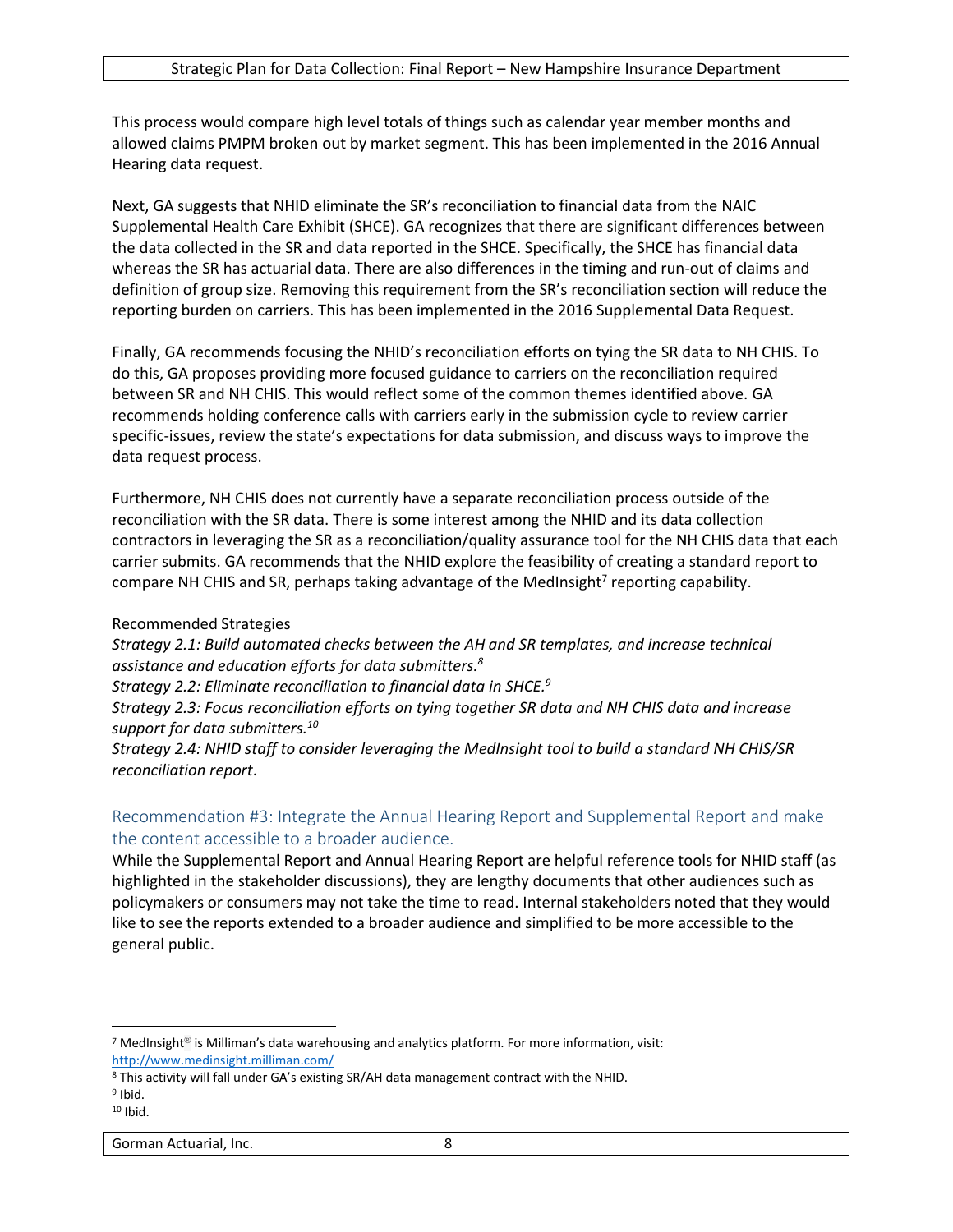In response to this feedback and its own observations from preparing prior AH reports and using SR data, GA integrated the two reports for the 2015 Annual Hearing. To make the report easier to read and more accessible, GA produced a condensed report that highlights the most important findings from both data requests, as well as an Appendix of tables and charts from both data requests. In addition, GA prepared an Executive Summary of key findings, to supplement the full report. GA proposes that the NHID consider this approach for future years.

In addition, GA recommends that the NHID produce additional materials specifically aimed at policymakers, the media, and the general public to provide the most pertinent information from the SR and AH reports. This could include a plain-language, one-page summary of key findings, as well as topicfocused fact sheets to help consumers become familiar with new topics. The NHID should consider posting these materials throughout its website to increase visibility and access for consumers. For example, the New York State Department of Financial Services publishes a list of consumer FAQs<sup>11</sup> on various health insurance topics.

Another recommended strategy for increasing data availability is to make aggregated SR and AH data publicly available in a format online. While the annual AH and SR reports that the NHID has released to date provide robust and helpful information, they do not exhaustively report all the data elements that the NHID collects through these annual surveys. There are still opportunities for making this information more publicly available and increasing its potential uses. In the future, the NHID should consider making the data accessible to the general public through an online interface where the general public can run queries to access information that most interests them. Types of queries may include identifying the most common cost-sharing attributes by group size and actuarial value level or medical loss ratios by group size or region. Implementing this long-term goal may require a phased-in approach. For example, the NHID could launch the web-based interface with a short set of queries that answer the most important questions not currently addressed in the Annual Hearing Report. The NHID could then expand the interface to include additional queries each year. The NHID would need to aggregate the SR and AH data in a way that protects carriers' proprietary information while also allowing the general public to use the data for meaningful analyses. (The Employer page of the NH HealthCost website is one potential location for this interface. Historically, the NHID has provided a link to the Supplemental Report on this page, and a SR/AH data interface would align with the interactive format of the newly enhanced NH HealthCost website.)

#### Recommended Strategies

*Strategy 3.1: Integrate the AH and SR reports into a single report and expanded Appendix.<sup>12</sup> Strategy 3.2: Provide brief, topic-focused literature targeted at policymakers and consumers who may not read the full report.*

*Strategy 3.3: Investigate creating a public-facing query tool that interested parties can use to search and query the aggregated SR and AH data.*

#### Recommendation #4: Leverage other data sources to gather and disseminate information.

As part of the Strategic Planning process, GA assessed the various data sources that the NHID and other governmental and non-governmental entities in New Hampshire currently collect. As demonstrated by the list of data sources in Appendix I, the NHID currently has a wealth of information available through

Gorman Actuarial, Inc. 9

 $\overline{a}$ 

<sup>11</sup> New York Department of Financial Services. "Health Insurance Rate Review (Prior Approval) Consumer FAQs." Available at: [http://www.dfs.ny.gov/consumer/health\\_ins\\_prem\\_faqs.htm.](http://www.dfs.ny.gov/consumer/health_ins_prem_faqs.htm)

<sup>&</sup>lt;sup>12</sup> This activity will fall under GA's existing SR/AH data management contract with the NHID.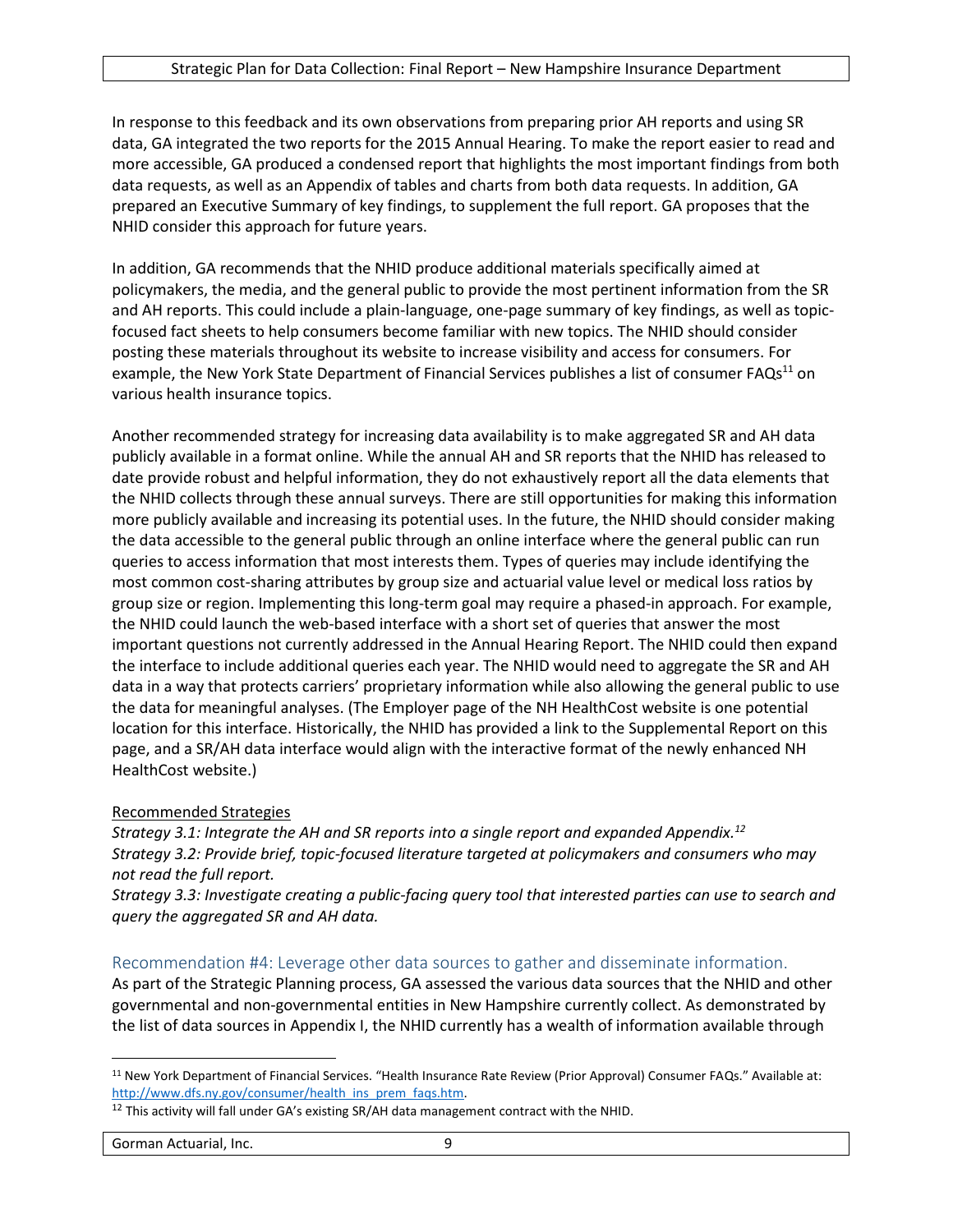its ongoing data collection methods. GA recommends that the Department leverage these efforts to organize and share the information in new ways.

One strategy the NHID could implement is to repurpose existing data to develop or inform new reports and communication materials. As one internal stakeholder noted, the NHID's challenge is not a lack of meaningful information; rather, the challenge is trying to sort through the breadth of information and make it accessible to audiences. GA recommends that the NHID explore ways to align its existing data sources in new ways. For example, the NHID could produce topic-focused fact sheets and one-page summaries from information already available, to serve as a quick reference for state staff and external audiences. Topics for these materials could include rate review, impacts of the ACA, and medical loss ratios. In addition to data from the AH and SR, other resources such as data from DHHS, the New Hampshire Hospital Association and internal NHID reports like the Line of Business Surveys could be leveraged for these purposes.

Similarly, the NHID should consider making its current data and reports more easily accessible to the general public. One example is the monthly enrollment reports for health insurance policies on New Hampshire's federally-operated insurance exchange. These reports are publicly available via the SERFF portal, but are difficult to locate. The NHID could compile these reports and create a monthly snapshot of enrollment trends month over month, as well as enrollment stratified by metallic tier. Increasing the public's knowledge of, and access to, this type of information could help consumers understand the progress of the exchange's insurance market and make more informed decisions.

Finally, the NHID should consider its intended audience for these reports, and how the audience's data uses and information needs may evolve over time. The NHID understands its audience to include state agency staff, policymakers, key stakeholders in the health insurance industry (e.g. brokers, payers, providers, and purchasers), and the general public. Monthly or quarterly meetings among the NHID Health Team and other NHID staff may be helpful for discussing new information requests or questions that staff members have received from interested parties across the state. Based on evolving information needs and/or relevant current events in the health insurance market, the NHID could release new reports or information using the wealth of existing information it already has available. GA recommends that the NHID regularly meet to discuss its audience's changing information needs and identify appropriate responses.

#### Recommended Strategies

*Strategy 4.1: Continue to identify existing data sources that can provide information for new reports and other materials.*

*Strategy 4.2: Make existing reports more easily accessible to inform the public of market progress on an ongoing basis.*

*Strategy 4.3: The NHID to meet on a regular basis to assess the NHID audience's evolving information needs and identify the most appropriate response.*

### Conclusion

This report summarizes the key findings and recommendations from GA's Strategic Planning efforts for the NHID in 2015. GA is confident that these strategies will help the NHID better streamline and improve its data collection efforts to inform the Department's health policy work.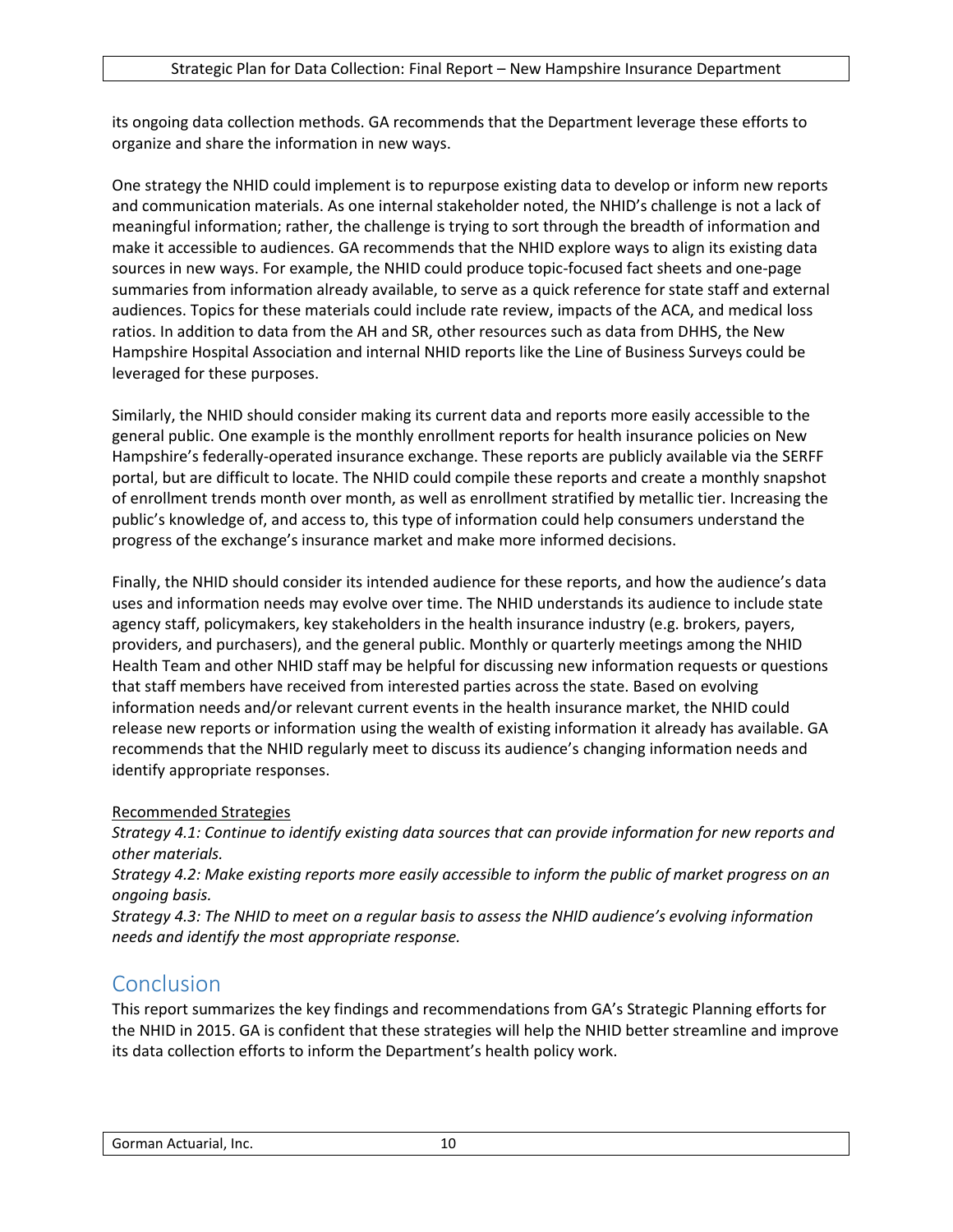## Appendix I: Summary of Current Data Sources

#### NHID

- Supplemental Report Data Request Template
- Annual Hearing Data Request Template
- New Hampshire Comprehensive Health Information System (NH CHIS)
- NH HealthCost Website
- Line of Business (LOB) Statements
- Carrier Rate Filings
- NHID Rate Filing Database

### CCIIO / CMS

- 2015 QHP Templates
	- o Plans & Benefit
	- o Carrier URRT
	- o Other Rx, Network, Service Area, etc.
- MLR Template
- Summary Report on Transitional Reinsurance Payments and Risk Adjustment
- MLR Rebate Summary
- ASPE QHP Enrollment

#### NAIC

- NAIC Annual and Quarterly Filing Statement
- NAIC Supplemental HealthCare Exhibit
- SHCE Report (Aggregated Totals by State)
- System For Electronic Rate and Form Filing (SERFF)
- Public SERFF Filing Access
- Internet State Interface Technology Enhancement (I-Site)
- Insurance Commissioner's State Based System (SBS)
- Statistical Compilation of Annual Statement Information for Health Insurance Companies

### NH Entities

- NH Department of Health and Human Services
- NH Purchasers Group on Health
- New Hampshire Hospital Association (NHHA)

### National Data

- US Census
	- o Current Population Survey (CPS)
	- o American Community Survey
- Medical Expenditure Panel Survey (MEPS)